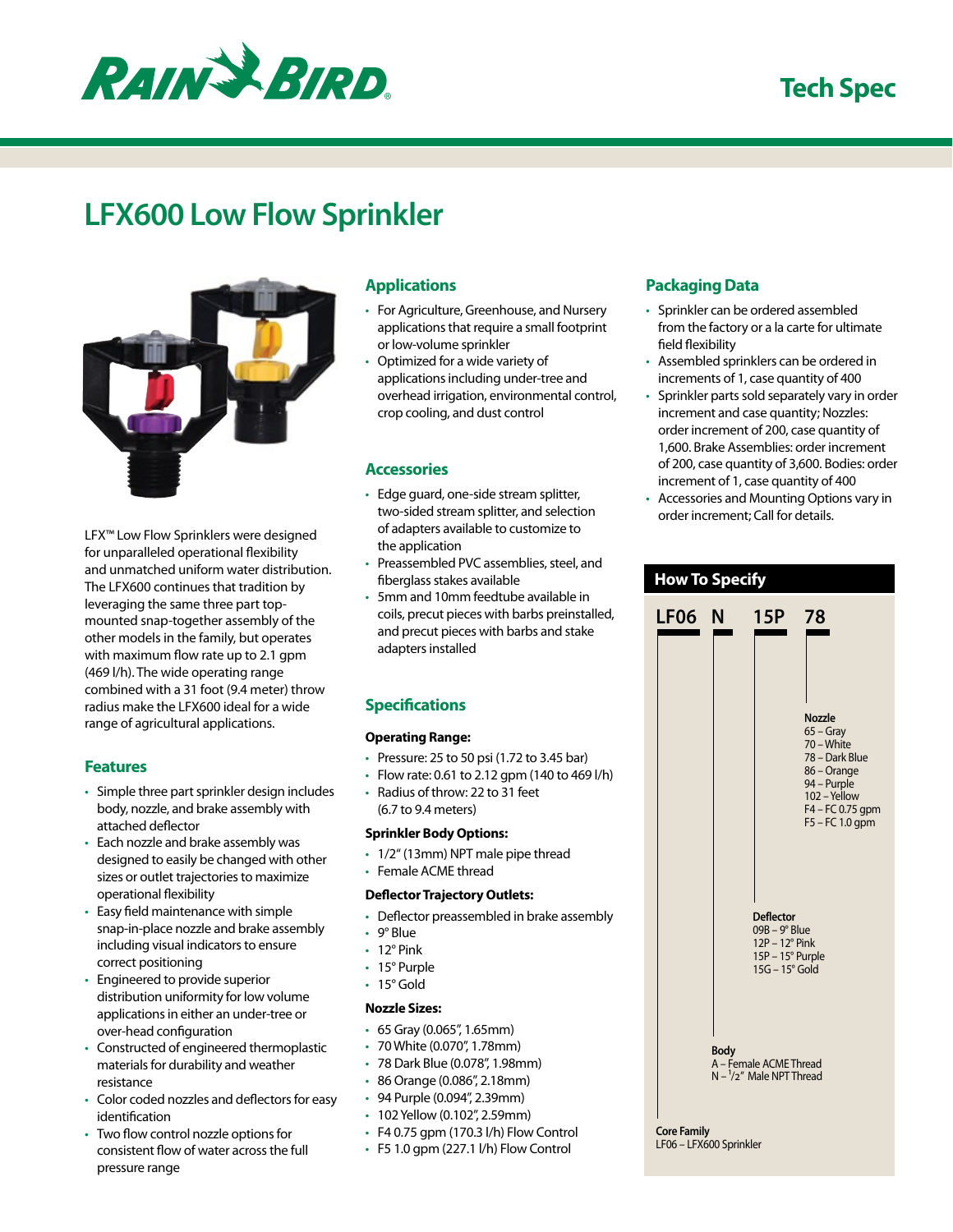### **Performance Chart**

#### **U.S. Measurements**

|                                         |                                            |                                                                                          |  |                                | <b>Flow Rates and Throw Radius at Standard Pressures</b>      |             |            |            |            |                | <b>Model Number</b>               |                            |
|-----------------------------------------|--------------------------------------------|------------------------------------------------------------------------------------------|--|--------------------------------|---------------------------------------------------------------|-------------|------------|------------|------------|----------------|-----------------------------------|----------------------------|
| <b>Brake Assembly</b><br>with Deflector |                                            | <b>Nozzle</b>                                                                            |  | <b>Stream</b><br><b>Height</b> | <b>Gallons per Minute (qpm)</b><br><b>Throw Radius (feet)</b> |             |            |            |            |                | <b>Part Numbers</b>               |                            |
|                                         |                                            |                                                                                          |  |                                | 25 psi                                                        | 30 psi      | 35 psi     | 40 psi     | 45 psi     | 50 psi         | <b>NPT</b>                        | <b>ACME</b>                |
|                                         |                                            | Grav #65<br>0.065''(1.651mm)<br>Item#18116965G                                           |  | 17-28 in<br>(43-71 cm)         | 0.61<br>23                                                    | 0.67<br>23  | 0.72<br>24 | 0.77<br>25 | 0.82<br>25 | 0.86<br>25     | LF06N09B65<br>A85601E9B65         | LF06A09B65<br>A85603E9B65  |
|                                         |                                            | White #70<br>0.070''(1.778mm)<br>Item# 18116970W                                         |  | 22-30 in<br>(56-76 cm)         | 0.70<br>24                                                    | 0.77<br>24  | 0.83<br>24 | 0.89<br>25 | 0.94<br>25 | 0.99<br>26     | LF06N09B70<br>A85601E9B70         | LF06A09B70<br>A85603E9B70  |
|                                         |                                            | Dark Blue #78<br>0.078''(1.981mm)<br>Item# 18116978B                                     |  | 22-30 in<br>(56-76 cm)         | 0.88<br>25                                                    | 0.97<br>25  | 1.05<br>25 | 1.12<br>25 | 1.19<br>25 | 1.25<br>26     | LF06N09B78<br>A85601E9B78         | LF06A09B78<br>A85603E9B78  |
|                                         |                                            | F40.75GPM/170.3LPH<br>Item# 18212575                                                     |  | 19-26 in<br>(48-66 cm)         | 0.75<br>22.5                                                  |             |            |            |            |                | LF06N09BF4<br>A85601E9BF4         | LF06A09BF4<br>A85603E9BF4  |
|                                         | 9 Degree Blue<br>Item# 1804999B            | F5 1.0GPM/227.1LPH<br>Item# 18212510                                                     |  | 22-31 in<br>(56-79 cm)         |                                                               | 1.0<br>23.5 |            |            |            |                | LF06N09BF5<br>A85601E9BF5         | LF06A09BF5<br>A85603E9BF5  |
| Assemblies<br>Matrix of                 |                                            | Dark Blue #78<br>0.078''(1.981mm)<br>Item# 18116978B                                     |  | 23-31 in<br>(58-79 cm)         |                                                               |             | 1.05<br>23 | 1.12<br>24 | 1.19<br>25 | 1.25<br>26     | LF06N12P78<br>A85601E12P78        | LF06A12P78<br>A85603E12P78 |
|                                         |                                            | Orange #86<br>0.086''(2.184mm)<br>Item# 18116986O                                        |  | 22-32 in<br>(56-81 cm)         |                                                               | 1.18<br>26  | 1.27<br>28 | 1.36<br>29 | 1.44<br>29 | 1.52<br>29     | LF06N12P86<br>A85601E12P86        | LF06A12P86<br>A85603E12P86 |
|                                         |                                            | Purple #94<br>0.094''(2.388mm)<br>Item# 18116994P                                        |  | 20-32 in<br>$(51-81$ cm)       | 1.27<br>26                                                    | 1.39<br>28  | 1.50<br>29 | 1.61<br>28 | 1.70<br>29 | 1.80<br>29     | LF06N12P94<br>A85601E12P94        | LF06A12P94<br>A85603E12P94 |
|                                         | <b>12 Dearee Pink</b><br>Item# 18049912P   | Yellow #102<br>0.102''(2.591mm)<br>Item# 181169102Y                                      |  | 21-34 in<br>(53-86 cm)         | 1.50<br>27                                                    | 1.65<br>28  | 1.78<br>30 | 1.90<br>30 | 2.02<br>29 | 2.12<br>29     | LF06N12P10<br>A85601E12P10        | LF06A12P10<br>A85603E12P10 |
|                                         |                                            | Gray #65<br>0.065''(1.651mm)<br>Item# 18116965G                                          |  | 27-41 in<br>(69-104 cm)        | 0.61<br>26                                                    | 0.67<br>24  | 0.72<br>25 | 0.77<br>25 | 0.82<br>27 | 0.86<br>26     | LF06N15P65<br>A85601E15P65        | LF06A15P65<br>A85603E15P65 |
|                                         |                                            | White #70<br>0.070''(1.778mm)<br>Item# 18116970W                                         |  | 31-44 in<br>(79-112 cm)        | 0.70<br>26                                                    | 0.77<br>27  | 0.83<br>27 | 0.89<br>29 | 0.94<br>29 | 0.99<br>29     | LF06N15P70<br>A85601E15P70        | LF06A15P70<br>A85603E15P70 |
|                                         |                                            | Dark Blue #78<br>0.078''(1.981mm)<br>Item# 18116978B                                     |  | 34-45 in<br>(86 - 114 cm)      | 0.88<br>28                                                    | 0.97<br>28  | 1.05<br>29 | 1.12<br>29 | 1.19<br>29 | 1.25<br>28     | LF06N15P78<br>A85601E15P78        | LF06A15P78<br>A85603E15P78 |
|                                         |                                            | F40.75GPM/170.3LPH<br>Item# 18212575                                                     |  | 31-42 in<br>(79-107 cm)        | 0.75<br>24                                                    |             |            |            |            |                | LF06N15PF4<br>A85601E15PF4        | LF06A15PF4<br>A85603E15PF4 |
|                                         | <b>15 Degree Purple</b><br>Item# 18049915P | F5 1.0GPM/227.1LPH<br>Item# 18212510                                                     |  | 34-44 in<br>(86-112 cm)        | 1.0<br>27.5                                                   |             |            |            |            |                | LF06N15PF5<br>A85601E15PF5        | LF06A15PF5<br>A85603E15PF5 |
|                                         |                                            | Orange #86<br>$0.086$ <sup><math>\frac{\pi}{2}</math></sup> (2.184mm)<br>Item# 18116986O |  | 27-50 in<br>(69-127 cm)        | 1.07<br><br>26                                                | 1.18<br>28  | 1.27<br>28 | 1.36<br>29 | 1.44<br>29 | 1.52<br><br>30 | LF06N15G86<br>A85601E15G86        | LF06A15G86<br>A85603E15G86 |
|                                         |                                            | Purple #94<br>0.094''(2.388mm)<br>Item# 18116994P                                        |  | 38-49 in<br>(97-124 cm)        | 1.27<br>28                                                    | 1.39<br>30  | 1.50<br>30 | 1.61<br>31 | 1.70<br>31 | 1.80<br>31     | <b>LF06N15G94</b><br>A85601E15G94 | LF06A15G94<br>A85603E15G94 |
|                                         | 15 Degree Gold<br>Item# 18049915G          | Yellow #102<br>0.102''(2.591mm)<br>Item# 181169102Y                                      |  | 41-53 in<br>$(104-135$ cm $)$  | 1.50<br>31                                                    | 1.65<br>31  | 1.78<br>31 | 1.90<br>30 | 2.02<br>30 | 2.12<br>30     | LF06N15G10<br>A85601E15G10        | LF06A15G10<br>A85603E15G10 |
|                                         |                                            |                                                                                          |  |                                |                                                               |             |            |            |            |                |                                   |                            |

## **System Components**

Gray 65 (0.065", 1.65mm), **Item# 18116965G** White 70 (0.070", 1.78mm), **Item# 18116970W** Dark Blue 78 (0.078", 1.98mm), **Item# 18116978B** Orange 86 (0.086", 2.18mm), **Item# 18116986O** Purple 94 (0.094", 2.39mm), **Item# 18116994P** Yellow 102 (0.102", 2.59mm), **Item# 181169102Y** F4 0.75 gpm (170.3 l/h) Flow Control, **Item# 18212575** F5 1.0 gpm (227.1 l/h) Flow Control, **Item# 18212510**

**Nozzle**



**Brake Assembly with Deflector** 9° Blue, **Item# 1804999B** 12° Pink, **Item# 18049912P** 15° Purple, **Item# 18049915P** 15° Gold, **Item# 18049915G**

Female ACME, **Item# 180502** 1/2" (12.7mm) Male NPT, **Item# 180474**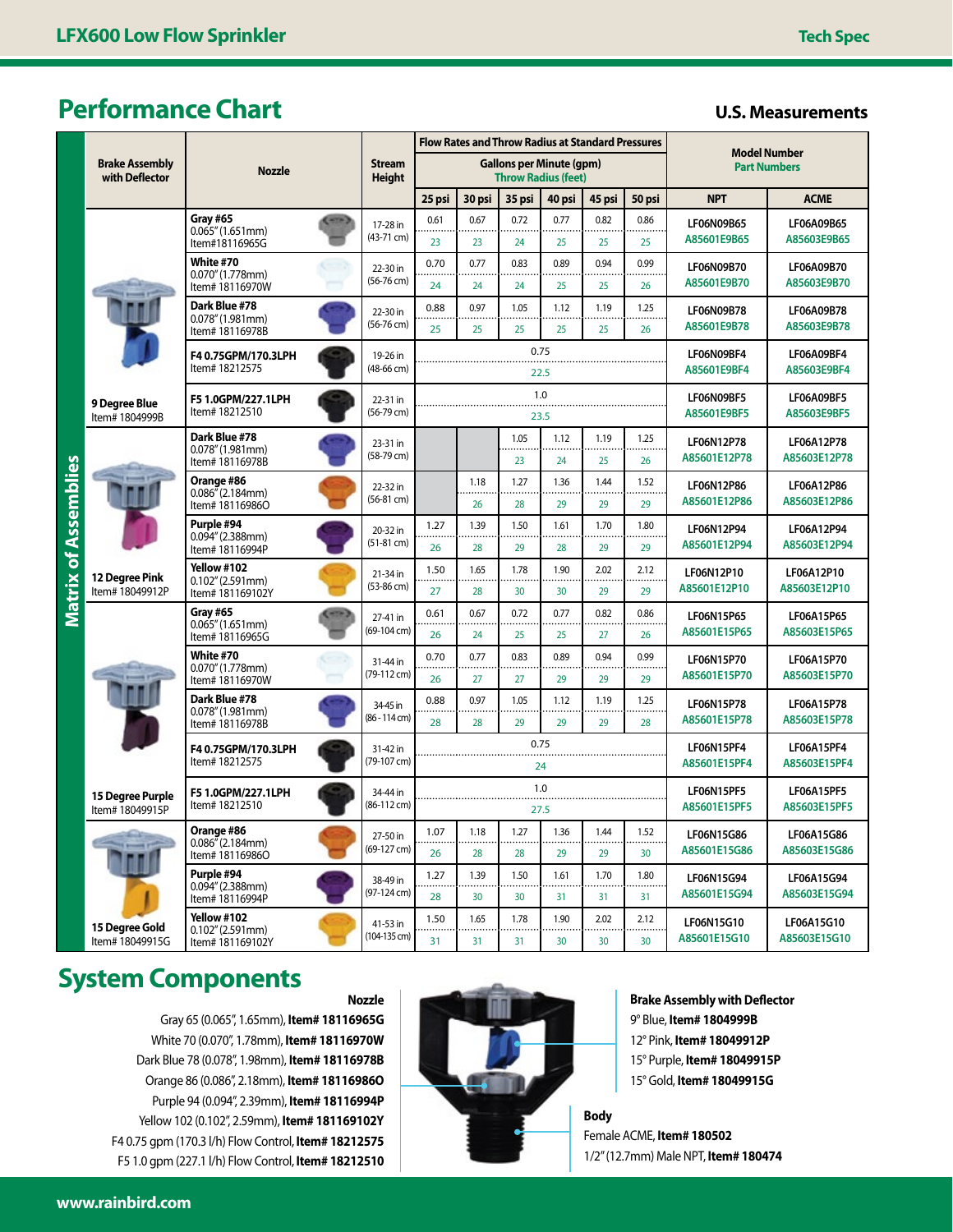## **Performance Chart Metric Measurements**

| <b>Brake Assembly</b><br>with Deflector |                                            | <b>Stream</b><br><b>Nozzle</b><br><b>Height</b>                       |  |                             |                                                      | <b>Flow Rates and Throw Radius at Standard Pressures</b> |            |                    |            |                           |                                            |                            |                                   |
|-----------------------------------------|--------------------------------------------|-----------------------------------------------------------------------|--|-----------------------------|------------------------------------------------------|----------------------------------------------------------|------------|--------------------|------------|---------------------------|--------------------------------------------|----------------------------|-----------------------------------|
|                                         |                                            |                                                                       |  |                             | Liter per Hour (I/h)<br><b>Throw Radius (meters)</b> |                                                          |            |                    |            |                           | <b>Model Number</b><br><b>Part Numbers</b> |                            |                                   |
|                                         |                                            |                                                                       |  |                             | 1.75 bar                                             | 2 bar                                                    | 2.25 bar   | 2.5 <sub>bar</sub> | 2.75 bar   | 3 bar                     | 3.25 bar                                   | <b>NPT</b>                 | <b>ACME</b>                       |
|                                         |                                            | Gray #65<br>0.065" (1.651mm)<br>Item#18116965G                        |  | 17-28 in<br>(43-71 cm)      | 140<br>7.0                                           | 149<br>7.0                                               | 158<br>7.3 | 167<br>7.5         | 175<br>7.6 | 183<br>7.6                | 190<br><br>7.6                             | LF06N09B65<br>A85601E9B65  | LF06A09B65<br>A85603E9B65         |
|                                         |                                            | White #70<br>0.070" (1.778mm)<br>Item# 18116970W                      |  | 22-30 in<br>$(56-76$ cm)    | 161<br>7.3                                           | 172<br>7.3                                               | 182<br>7.3 | 192<br>7.5         | 202<br>7.6 | 211<br>7.6                | 219<br>$\cdots$<br>7.9                     | LF06N09B70<br>A85601E9B70  | LF06A09B70<br>A85603E9B70         |
|                                         |                                            | Dark Blue #78<br>0.078''(1.981mm)<br>Item# 18116978B                  |  | 22-30 in<br>$(56-76$ cm $)$ | 203<br>7.6                                           | 216<br>7.6                                               | 230<br>7.6 | 242<br>7.6         | 254<br>7.6 | 265<br>7.6                | 276<br>7.9                                 | LF06N09B78<br>A85601E9B78  | LF06A09B78<br>A85603E9B78         |
|                                         |                                            | Item# 18212575                                                        |  | 19-26 in<br>$(48-66$ cm $)$ |                                                      | 170<br>6.8                                               |            |                    |            | LF06N09BF4<br>A85601E9BF4 | LF06A09BF4<br>A85603E9BF4                  |                            |                                   |
|                                         | 9 Degree Blue<br>Item# 1804999B            | F5 1.0GPM/227.1LPH<br>Item# 18212510                                  |  | 22-31 in<br>$(56-79$ cm)    |                                                      | 227<br>7.2                                               |            |                    |            |                           | LF06N09BF5<br>A85601E9BF5                  | LF06A09BF5<br>A85603E9BF5  |                                   |
| of Assemblies<br><b>Matrix</b>          |                                            | Dark Blue #78<br>0.078''(1.981mm)<br>ltem# 18116978B                  |  | 23-31 in<br>(58-79 cm)      |                                                      |                                                          | 230<br>7.0 | 242<br>7.2         | 254<br>7.3 | 265<br>7.6                | 276<br>7.9                                 | LF06N12P78<br>A85601E12P78 | LF06A12P78<br>A85603E12P78        |
|                                         |                                            | Orange #86<br>$0.086^{\bar\prime\prime}$ (2.184mm)<br>Item# 18116986O |  | 22-32 in<br>$(56-81$ cm $)$ |                                                      | 263<br>7.9                                               | 279<br>8.5 | 294<br>8.7         | 308<br>8.8 | 322<br>8.8                | 335<br>8.8                                 | LF06N12P86<br>A85601E12P86 | LF06A12P86<br>A85603E12P86        |
|                                         |                                            | Purple #94<br>0.094" (2.388mm)<br>Item# 18116994P                     |  | 20-32 in<br>$(51-81$ cm $)$ | 291<br>7.9                                           | 311<br>8.5                                               | 330<br>8.8 | 347<br>8.7         | 364<br>8.5 | 381<br>8.8                | 396<br>8.8                                 | LF06N12P94<br>A85601E12P94 | LF06A12P94<br>A85603E12P94        |
|                                         | 12 Degree Pink<br>Item# 18049912P          | Yellow #102<br>0.102" (2.591mm)<br>Item# 181169102Y                   |  | 21-34 in<br>(53-86 cm)      | 344<br>8.2                                           | 368<br>8.5                                               | 390<br>9.1 | 411<br>9.1         | 431<br>9.1 | 450<br>8.8                | 469<br>8.8                                 | LF06N12P10<br>A85601E12P10 | <b>LF06A12P10</b><br>A85603E12P10 |
|                                         |                                            | Gray #65<br>0.065" (1.651mm)<br>Item# 18116965G                       |  | 27-41 in<br>(69-104 cm)     | 140<br>7.9                                           | 149<br>7.3                                               | 158<br>7.6 | 167<br>7.6         | 175<br>7.6 | 183<br>8.2                | 190<br>7.9                                 | LF06N15P65<br>A85601E15P65 | LF06A15P65<br>A85603E15P65        |
|                                         |                                            | White #70<br>0.070" (1.778mm)<br>Item# 18116970W                      |  | 31-44 in<br>(79-112 cm)     | 161<br>7.9                                           | 172<br>8.2                                               | 182<br>8.2 | 192<br>8.5         | 202<br>8.8 | 211<br>8.8                | 219<br>8.8                                 | LF06N15P70<br>A85601E15P70 | LF06A15P70<br>A85603E15P70        |
|                                         |                                            | Dark Blue #78<br>0.078" (1.981mm)<br>Item# 18116978B                  |  | 34-45 in<br>(86 - 114 cm)   | 203<br>8.5                                           | 216<br>8.5                                               | 230<br>8.8 | 242<br>8.8         | 254<br>8.8 | 265<br>8.8                | 276<br>8.5                                 | LF06N15P78<br>A85601E15P78 | LF06A15P78<br>A85603E15P78        |
|                                         |                                            | F4 0.75GPM/170.3LPH<br>Item# 18212575                                 |  | 31-42 in<br>(79-107 cm)     | 170<br>7.3                                           |                                                          |            |                    |            |                           | LF06N15PF4<br>A85601E15PF4                 | LF06A15PF4<br>A85603E15PF4 |                                   |
|                                         | <b>15 Degree Purple</b><br>Item# 18049915P | F5 1.0GPM/227.1LPH<br>Item# 18212510                                  |  | 34-44 in<br>(86-112 cm)     | 227<br>8.4                                           |                                                          |            |                    |            |                           |                                            | LF06N15PF5<br>A85601E15PF5 | LF06A15PF5<br>A85603E15PF5        |
|                                         |                                            | Orange #86<br>0.086''(2.184mm)<br>Item# 18116986O                     |  | 27-50 in<br>(69-127 cm)     | 246<br>7.9                                           | 263<br>8.5                                               | 279<br>8.5 | 294<br>8.7         | 308<br>8.8 | 322<br>8.8                | 335<br>9.1                                 | LF06N15G86<br>A85601E15G86 | LF06A15G86<br>A85603E15G86        |
|                                         |                                            | Purple #94<br>0.094" (2.388mm)<br>Item# 18116994P                     |  | 38-49 in<br>(97-124 cm)     | 291<br>8.5                                           | 311<br>9.1                                               | 330<br>9.1 | 347<br>9.3         | 364<br>9.4 | 381<br>9.4                | 396<br>9.4                                 | LF06N15G94<br>A85601E15G94 | LF06A15G94<br>A85603E15G94        |
|                                         | 15 Degree Gold<br>Item# 18049915G          | Yellow #102<br>0.102''(2.591mm)<br>Item# 181169102Y                   |  | 41-53 in<br>(104-135 cm)    | 344<br>9.4                                           | 368<br>9.4                                               | 390<br>9.4 | 411<br>9.3         | 431<br>9.1 | 450<br>9.1                | 469<br>9.1                                 | LF06N15G10<br>A85601E15G10 | <b>LF06A15G10</b><br>A85603E15G10 |

### **SAVE WATER AND INCREASE YIELD BY REGULATING FLOW ACROSS THE ENTIRE PRESSURE RANGE**

Upgrade the standard flow nozzle to the Flow Control (FC) nozzle for consistent flow along laterals and across terrain variations.

- Avoid over or under watering
- Increase yield with regulated flow
- Simple upgrade, no special tools required
- Select from 0.75 gpm (170.3 l/h) or 1.0 gpm (227.3 l/h)